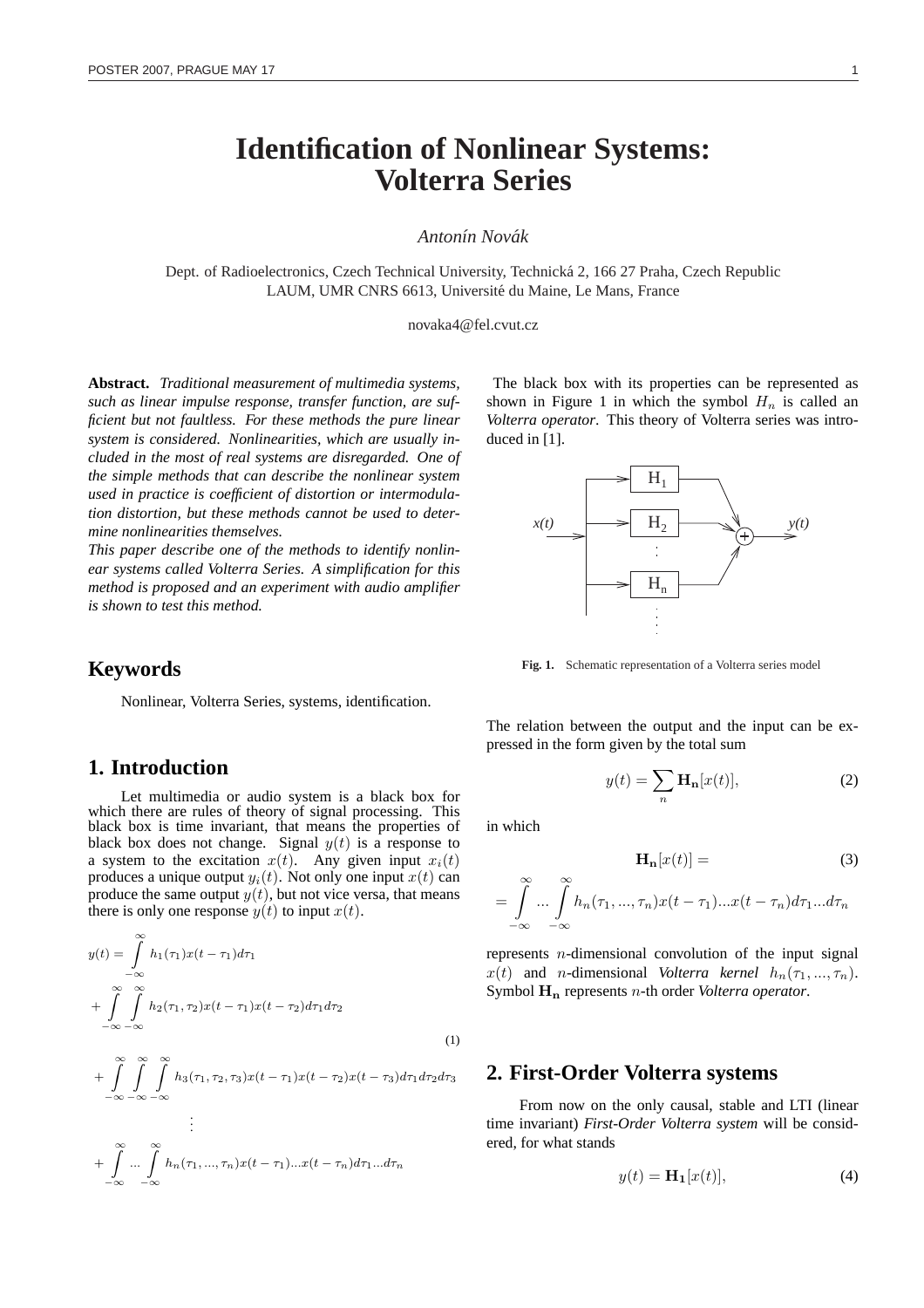which can be expanded by using *Volterra operator*  $H_1$  into form

$$
y(t) = \int_{-\infty}^{\infty} h_1(\tau) x(t - \tau) d\tau
$$
 (5)

This equation represents simple one-dimensional convolution, which determine pure linear system. *First-Order Volterra system* is in general linear system, in which *First-Order Volterra kernel*  $h_1(t)$  is called impulse response of the system. This impulse response can be obtained by Dirac impuls excitation  $\delta(t)$ , from

$$
h_1(t) = \mathbf{H}_1[\delta(t)]\tag{6}
$$

#### **3. Second-Order Volterra system**

A linear system was considered in the last chapter. This system keeps rules of linear combination. Thats means that the response to a linear combination of input signals equals the same linear combinations of response to a input signals. The Second-Order system does not keep the rules of linear combination, but bilinear combination. The response to a linear combination of input signals equals the same bilinear combinations of response to a input signals. Let us take into consideraton a causal, stable, LTI Second-Order system, which is defined by

$$
y(t) = \mathbf{H}_2[x(t)]\tag{7}
$$

Operator H<sup>2</sup> is called *Second-Order Volterra operator*. This operator is expressed by formula (1)

$$
\mathbf{H}_2[x(t)] = \int_{-\infty}^{\infty} \int_{-\infty}^{\infty} h_2(\tau_1, \tau_2) x(t - \tau_1) x(t - \tau_2) d\tau_1 d\tau_2
$$
 (8)

The function  $h_2(\tau_1, \tau_2)$  is called *Second-Order Volterra kernel*. Generally, this function need not to be axis-symmetric by axis  $h_2(\tau, \tau)$ , but for definiteness reasons it should be better to consider this function as axis-symmetric by axis  $h_2^*(\tau_1, \tau_2)$ . The symmetrisation can be done by

$$
h_2(\tau_1, \tau_2) = \frac{1}{2} [h_2^*(\tau_1, \tau_2) + h_2^*(\tau_2, \tau_1)] \tag{9}
$$

From now on the only symmetric kernel will be considered, for which stands

$$
h_2(\tau_1, \tau_2) = h_2(\tau_2, \tau_1)
$$

As known from the theory of linear systems and as it is described in Eq. (6), there is a possibility to obtain the impulse response of First-Order system (linear system), as an response to a Dirac impuls.

Let us take into consideration the input signal  $x(t) = \delta(t)$ ,

which is brought into the Second-Order system. The output is given by

$$
y(t) = \mathbf{H}_2[\delta(t)]
$$
  
= 
$$
\int_{-\infty}^{\infty} \int_{-\infty}^{\infty} h_2(\tau_1, \tau_2) \delta(t - \tau_1) \delta(t - \tau_2) d\tau_1 d\tau_2
$$
  
= 
$$
h_2(t, t) \tag{10}
$$

The response to the Dirac impuls does not determinate the Second-Order system, but represents just a slice through the axis of *Second-Order Volterra kernel* (see. Figure). Let the



**Fig. 2.** Example of Second-Order Volterra Kernel

input signal  $x(t)$  is given by sum of two signals  $x_1(t)+x_2(t)$ . The response to such a signal is given by

$$
y(t) = \mathbf{H}_2[x(t)] = \mathbf{H}_2[x_1(t) + x_2(t)] =
$$
  
=  $\mathbf{H}_2\{x_1(t), x_1(t)\} + 2\mathbf{H}_2\{x_1(t), x_2(t)\} +$   
+  $\mathbf{H}_2\{x_2(t), x_2(t)\}$   
=  $\mathbf{H}_2[x_1(t)] + 2\mathbf{H}_2\{x_1(t), x_1(t)\} + \mathbf{H}_2[x_2(t)]$  (11)

in which  $H_2\{\cdot\}$  is *bilinear Volterra operator*, which is defined by

$$
\mathbf{H}_2\{x_1(t), x_2(t)\} =\n\int_{-\infty}^{\infty} \int_{-\infty}^{\infty} h_2(\tau_1, \tau_2) x_1(t - \tau_1) x_2(t - \tau_2) d\tau_1 d\tau_2
$$
\n(12)

**Thence** 

$$
\mathbf{H}_2\{x_1(t), x_1(t)\} = \mathbf{H}_2[x_1(t)]\tag{13}
$$

thus *bilinear Volterra operator* applied to two same signals is simply speaking *Second-Order Volterra operator*.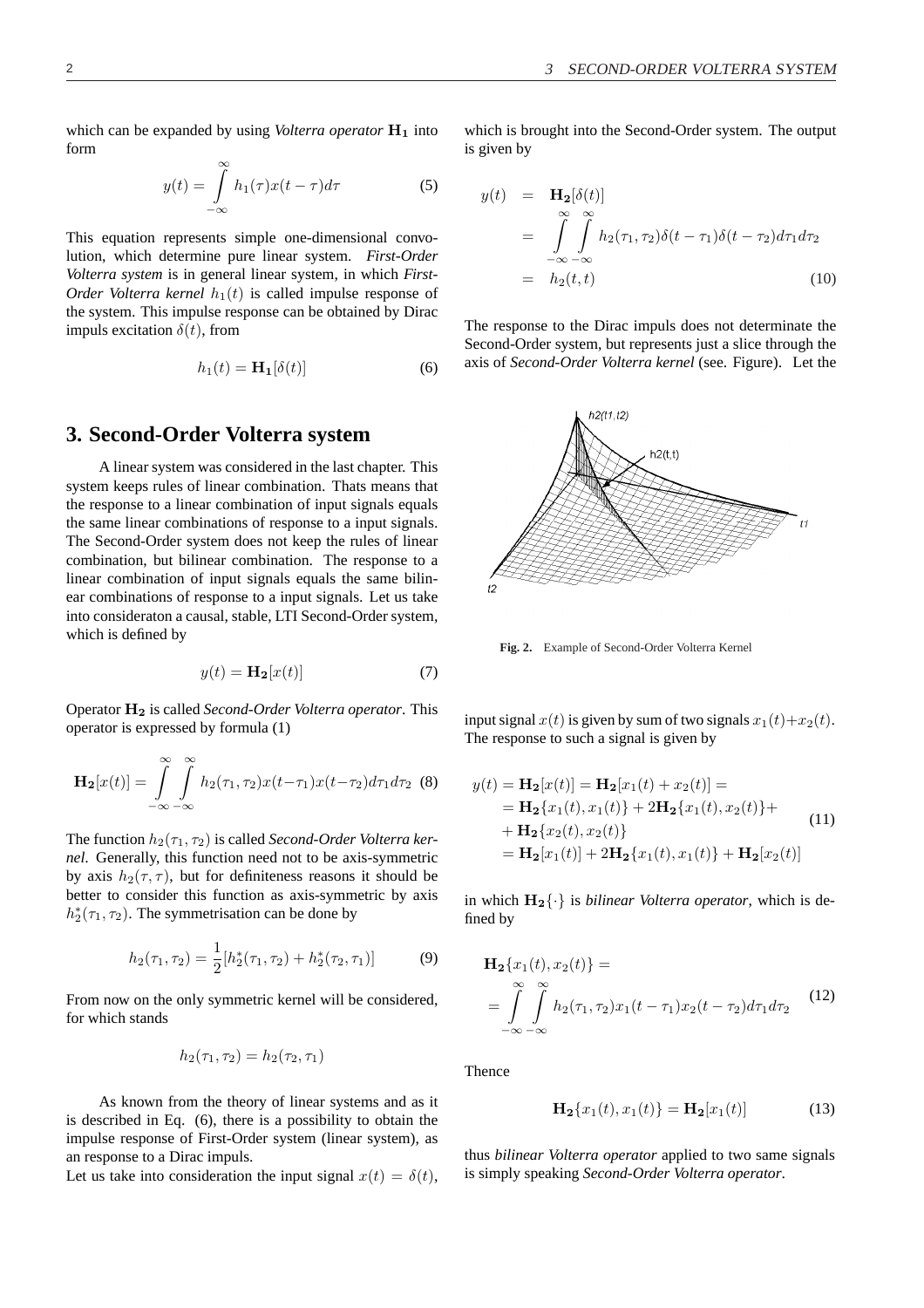# **4. Higher-Order Volterra Systems**

Generally the Higher-Order system can be considered, but the complexity gets higher as the order of system increases. Also the imagination of a representation of the higher order is more difficult, for the dimension is higher. The analysis of finding all another kernels is based on finding the higher-order kernel and then recursively on finding lower-order kernels.

## **5. A simplified model**

Since the *n*-th Volterra kernel is a function of *n* variables, the model which represents the system has to contain a lot of coefficients needs to determinate the system. This section describes a simplified model, which reduces the number of coefficients required for a Volterra series representation.

The first simplification replaces the  $n$ -th Volterra kernel by its symmetric representation. The Second-Order Volterra kernel will be reduced to

$$
h_2(\tau_1, \tau_2) = h'_2(\tau_1) \cdot h'_2(\tau_2)
$$
 (14)

This is demonstrated in Figure 3 showing the sub-kernel  $h'_2(\tau)$  and kernel  $h_2(\tau_1, \tau_2)$ .



**Fig. 3.** The demonstration of kernel simplification

Generally for higher Volterra kernels stands that

$$
h_n(\tau_1, \tau_2, ..., \tau_n) = \prod_n h'_n(\tau) \tag{15}
$$



**Fig. 4.** Schematic representation of a simplification of a second kernel



**Fig. 5.** Schematic representation of a simplification of a general kernel

The output signal of the Second-Order System is

$$
y(t) = \int_{-\infty}^{\infty} \int_{-\infty}^{\infty} h_2(\tau_1, \tau_2) x(t - \tau_1) x(t - \tau_2) d\tau_1 d\tau_2
$$
  
\n
$$
= \int_{-\infty}^{\infty} \int_{-\infty}^{\infty} h'_2(\tau_1) h'_2(\tau_2) x(t - \tau_1) x(t - \tau_2) d\tau_1 d\tau_2
$$
  
\n
$$
= \int_{-\infty}^{\infty} h'_2(\tau_1) x(t - \tau_1) d\tau_1 \cdot \int_{-\infty}^{\infty} h'_2(\tau_2) x(t - \tau_2) d\tau_2
$$
  
\n
$$
= \left[ \int_{-\infty}^{\infty} h'_2(\tau) x(t - \tau) d\tau \right]^2
$$
(16)

This equation is schematically shown in Figure 4 or in general in Figure 5.

#### **The whole simplified Volterra model**

The scheme from Figure 1 can be simplified by using the simplifications described above. The model then will not be the same as regular Volterra model, but the reduced one. The simplified Volterra model is not able to determine all the nonlinearities in the same manner as the regular Volterra model [1]. Besides, the simplified model cannot determinate another nonlinearities, but it will be shown that in some cases such as analysis of an amplifier in weakly nonlinear mode the simplified model is sufficiently precise. The simplified model is shown in Figure 6



**Fig. 6.** The whole simplified Volterra model

#### The output  $y(t)$  is given by

$$
y(t) = \int_{-\infty}^{\infty} h'_1(\tau) x(t-\tau) d\tau
$$
  
+ 
$$
\left[ \int_{-\infty}^{\infty} h'_2(\tau) x(t-\tau) d\tau \right]^2
$$
  

$$
\vdots
$$
  
+ 
$$
\left[ \int_{-\infty}^{\infty} h'_N(\tau) x(t-\tau) d\tau \right]^N
$$
 (17)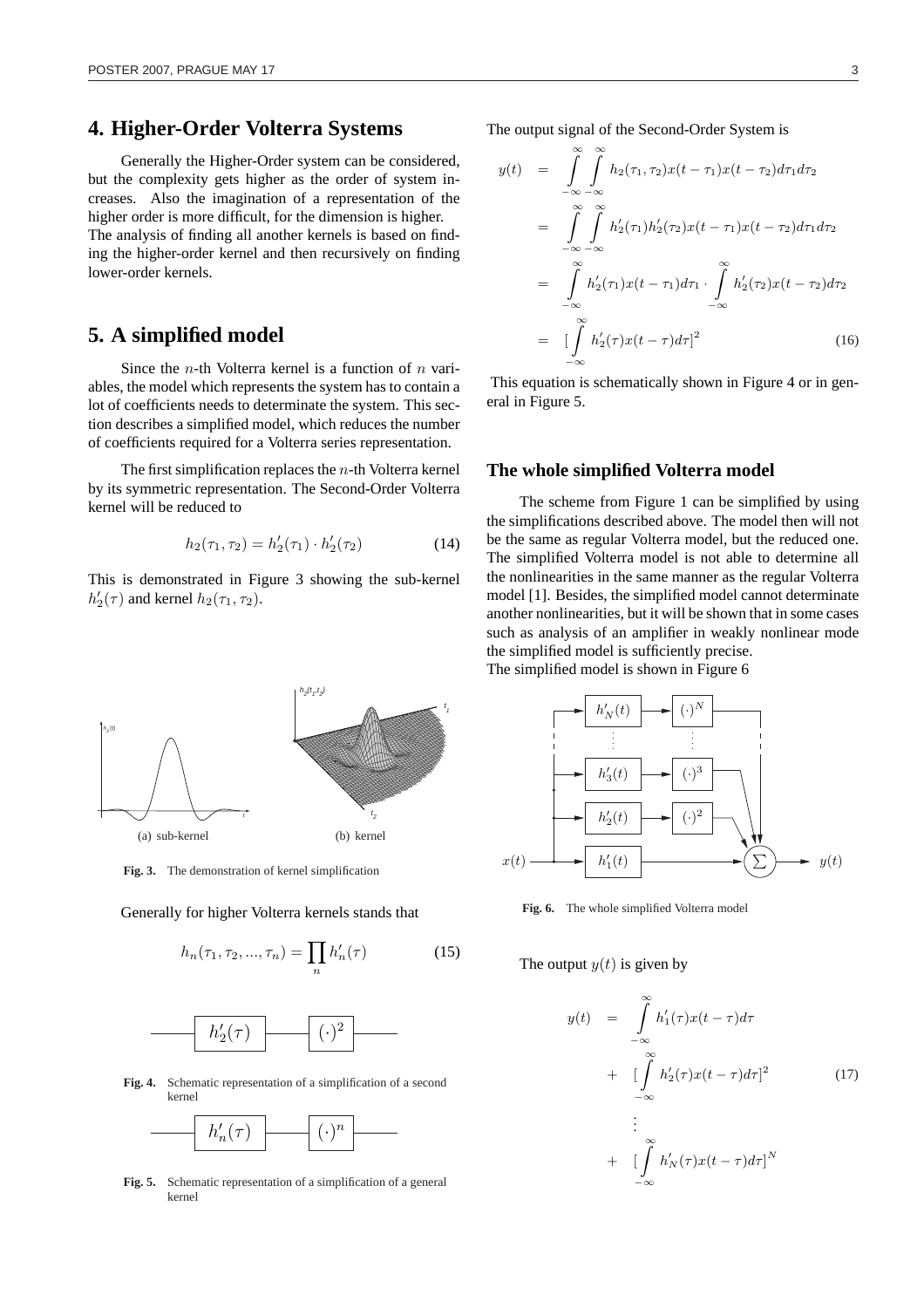that can be rewritten into shorten form

$$
y(t) = \sum_{n=1}^{N} \left[ \int_{-\infty}^{\infty} h'_n(\tau) x(t-\tau) d\tau \right]^{n} \tag{18}
$$

## **6. Measuring of non-linear audio systems**

Next section deals with using the theory described above. The real systems used in audio / multimedia has been measured. The method gives sufficiently precise results with respect to weak nonlinear mode. If the higher kernels are too feeble, that means if the nonlinearity is weak, it is better to use the simplest model, as the higher kernels are near the level of noise.

The method using first kernel and the set of coefficients for determinate the higher kernels has been verified on SONY SDP-300, used in the amplifier mode.



**Fig. 7.** Scheme of measured system



**Fig. 8.** The first kernel of SONY SDP-300 amplifier



**Fig. 9.** Transfer function calculated from the first kernel of SONY SDP-300 amplifier

To verify the simplified Volterra model a comparison between an audio amplifier and the Volterra model has to be realized. The input signal including two harmonic signals has been put into the audio amplifier and also into the model and the output spectrum of both has been compared. Results are shown in Figures 10-13.



Fig. 10. Comparison of responses to  $200Hz$  and  $1kHz$  tones: SONY SDP-300 - above, model - below



Fig. 11. Comparison of responses to  $200Hz$  and  $1kHz$  tones: SONY SDP-300 - above, model - below, zoomed up to -100 dB



**Fig. 12.** Comparison of responses to  $500Hz$  and  $2kHz$  tones: SONY SDP-300 - above, model - below, zoomed up to -100 dB